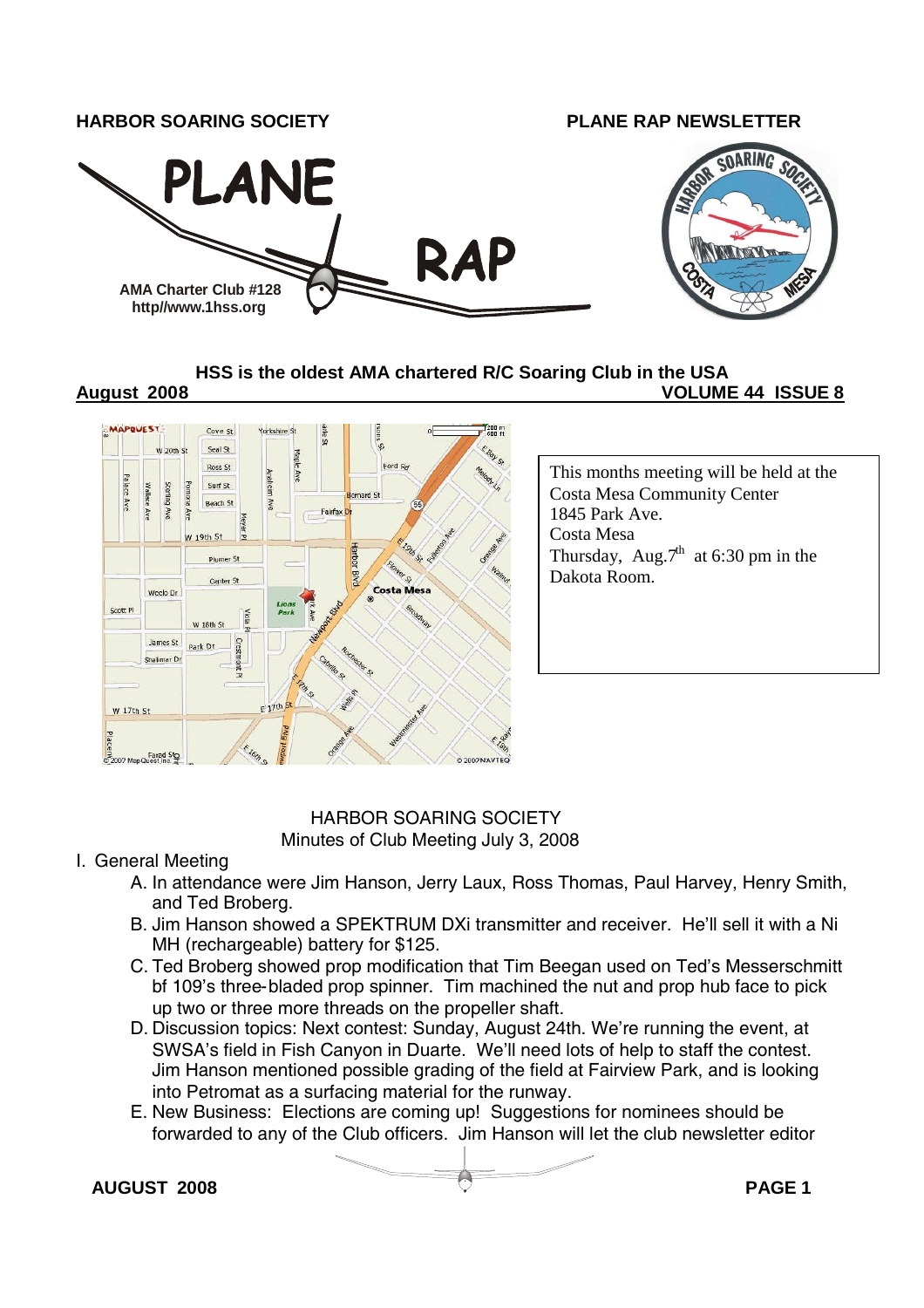use his computer and laser printer for a slight annual fee. (Moved and seconded to remit \$5 per year for the use of the equipment.)

- F. Jim Hanson has created a photo web page with up to date HSS photos. To view it visit our web site (1HSS.org, and go to CLUB PICTURES). You can start your own free photo web page. Check it out at picasaweb.google.com.
- G.Henry Smith brought his quarter-scale Nieuport 28 PROCTOR kit, bought in 1980 at the Long Beach show by Henry Smith and Dave Watson, who together built it and flew the plane. It's covered with STITTS covering, and Jerry Nelson's water-cleanup paint. Other than the added steerable tail wheel, it is very close to true scale. It's done in Swiss markings, except for the machine gun, which the Swiss did not employ. Wing span 80". All the flying wires and landing wires are done according to scale. Henry has lots of wonderful things to say about the Proctor kits! It's been converted from glow fuel motors to electric, now using AXI 5330-24, pushed by nine 5,000 milliamp LiPo's. The original was powered by a le Rhone rotary engine. --- Henry mentioned that there is a flying field in Santa Paula; on the First Sunday of every month, there is an Open House, where there are many antique aircraft, and quite a few home-built air planes.





Henry with Nieuport 28 Ted's 3 bladed prop. and spinner

#### NEW FREQUENCY BOARD-COMING SOON TO FAIRVIEW FIELD

The new frequency board project is indeed moving forward. To that end, On July 18<sup>th</sup> at the designated frequency board site there was a productive meeting between all parties: Robert Staples, Fairview Park Administrator; Brian Stacey, Life Scout (the board is his Eagle Scout project-thanks Brian!); his dad, Glenn Stacey; their project manager, Tom Harcord???, Eagle Scout project coordinator; Jim Hanson , HSS president; Jerry Laux, HSS Editor/Publisher; and John Anderson, HSS General Director (who gracefully landed his Sopwith Camel nearby and taxied up just as the meeting began - always make an entrance…John!).

**AUGUST 2008 PAGE 2**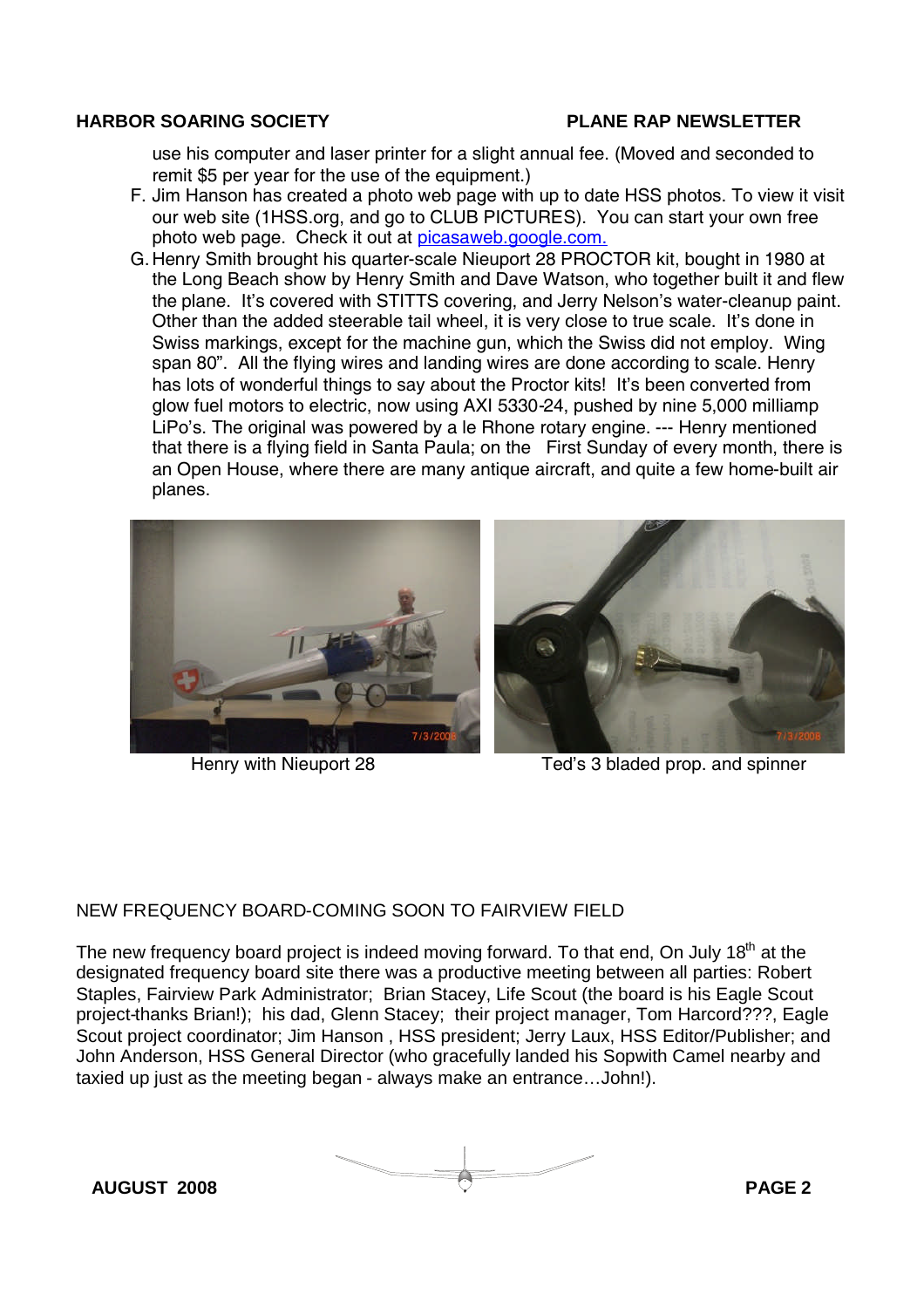The participants discussed various aspects of the board placement and design. The board will be placed east of the pit area benches - a minimum of four feet in from the paved path. The built-in battery charger shelf will be placed about 30" high and will accommodate handicapped users. There will be a graffiti-resistant plastic-covered message board on one side and the frequency board with appropriate pegs, etc. on the other. Jim Hanson will prepare suitable signage, acceptable to the City including the HSS and City logos…and probably a park plan depicting the approved model aircraft area. The board structure will be painted a suitable "earthtone" color and the roof will be dark brown asphalt shingles. The completed board should look great and function well.

Construction discussion included setting various responsibilities - for example Jim Hanson will contact Dig Alert 48 hours prior to digging (posts and electrical power). Construction will likely be over two weekends (August 23<sup>rd</sup> and 30<sup>th</sup> ... beginning at 10am). A number of details are being still being worked through. But based upon our meeting of July  $18^{\text{th}}$ ... we can expect the "grand-opening" of a shiny new frequency board/charging station by September…thanks in the main to a really good scout, Brian Stacey and his Scout team and also Robert Staples, Fairview Park Administrator! We will then "encourage" John Anderson to do an article suitable for submittal to AMA's "Model Aviation" and other such publications.

Jim Hanson HSS President

#### **From your President**

For those of you who read the e-mail I sent out earlier this month about the City Ordnance, let me once again emphasize that my intention was to inform all that when you signed the agreement to obtain a flying permit, you agreed to abide by the city's ordinance. It is not the club or its officer's place to enforce the city's ordinance. My hope is that all persons who fly at Fairview Park both Club members and non club members fly their Model aircraft in a safe manner, and in compliance with all rules, and regulations concerning flying of model aircraft at our flying field. Enjoy and fly safely! Jim Hanson

HSS President

Anyone who might be interested, Hobby People is having their " B I G" warehouse sale this coming weekend. Flyer will be sent out to all current members.

**AUGUST 2008 PAGE 3**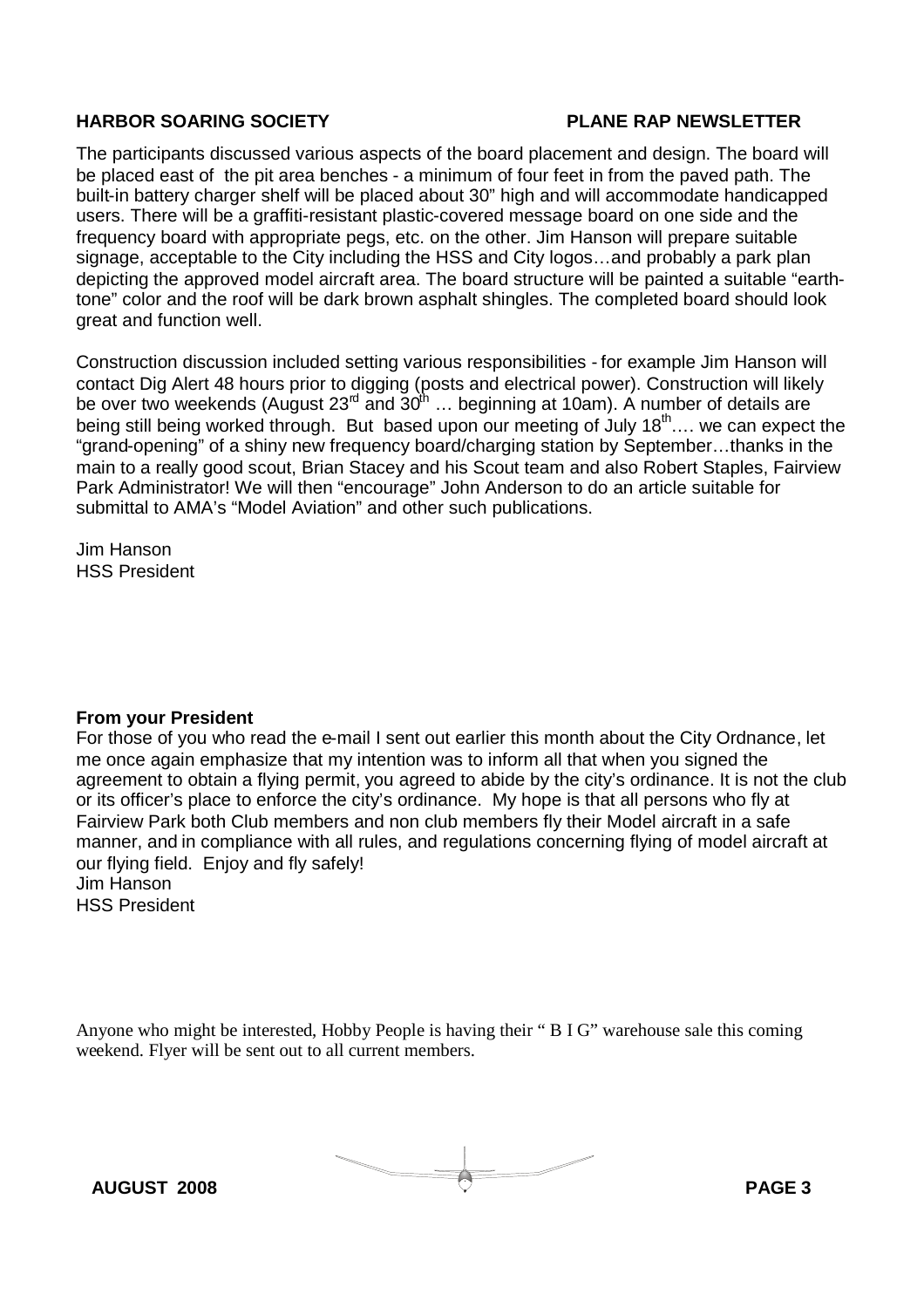### **Upcoming Events**

August 24<sup>th</sup> HSS at SWSA, SC<sup>2</sup> TD, Jim Hanson CD. Go to http://www.sc-2.org for map

### **Items of interest**

**From Larry Tuohino. OCSA President**

**Best Soaring Simulator yet ? http://www.cumulus-soaring.com/condor.htm**

**If you love P-51's and their pilots, go to http://www.grayeagles.org/video.htm**

Hello Fellow Club Members:

This is a link to a web page I have created to place Club photos for you to view and enjoy. If you have any photos I can post please e-mail them to me @ tog4rc@pacbell.net. For you who do not have internet access too bad. Get with the program!! http://picasaweb.google.com/rc.goat

Jim Hanson You're Prez.

Anybody interested in Auto Gyros? Gary Gulickson suggests the " Soda Pup-E" featured at http://www.flyrc.com

#### **Hello fellow Club Members:**

Karl Hawly is looking for anyone who is willing to speak, do a show and tell, or a how to demonstration, on any topics related to our hobby, at one of our club meetings. Any persons interested contact Karl Hawley at (949) 574-9379 or talk to him at the flying field.

#### **Classified Ads** *If you wish to place a free ad in our news letter contact our editor Gary Gullikson! See list of Club officers.*

Tim Beegan, HSS Member: Do you have a need for machine work? I can do small parts for R/C planes. Call me at (949) 646-6285 or see me at the field for consulting.

Tom Copp At f3x.com has a selection of electric A.R.F. Kits available at great prices if you are interested contact him @ 949- 645-7032 e-mail tom@f3x.com.

**AUGUST 2008 PAGE 4**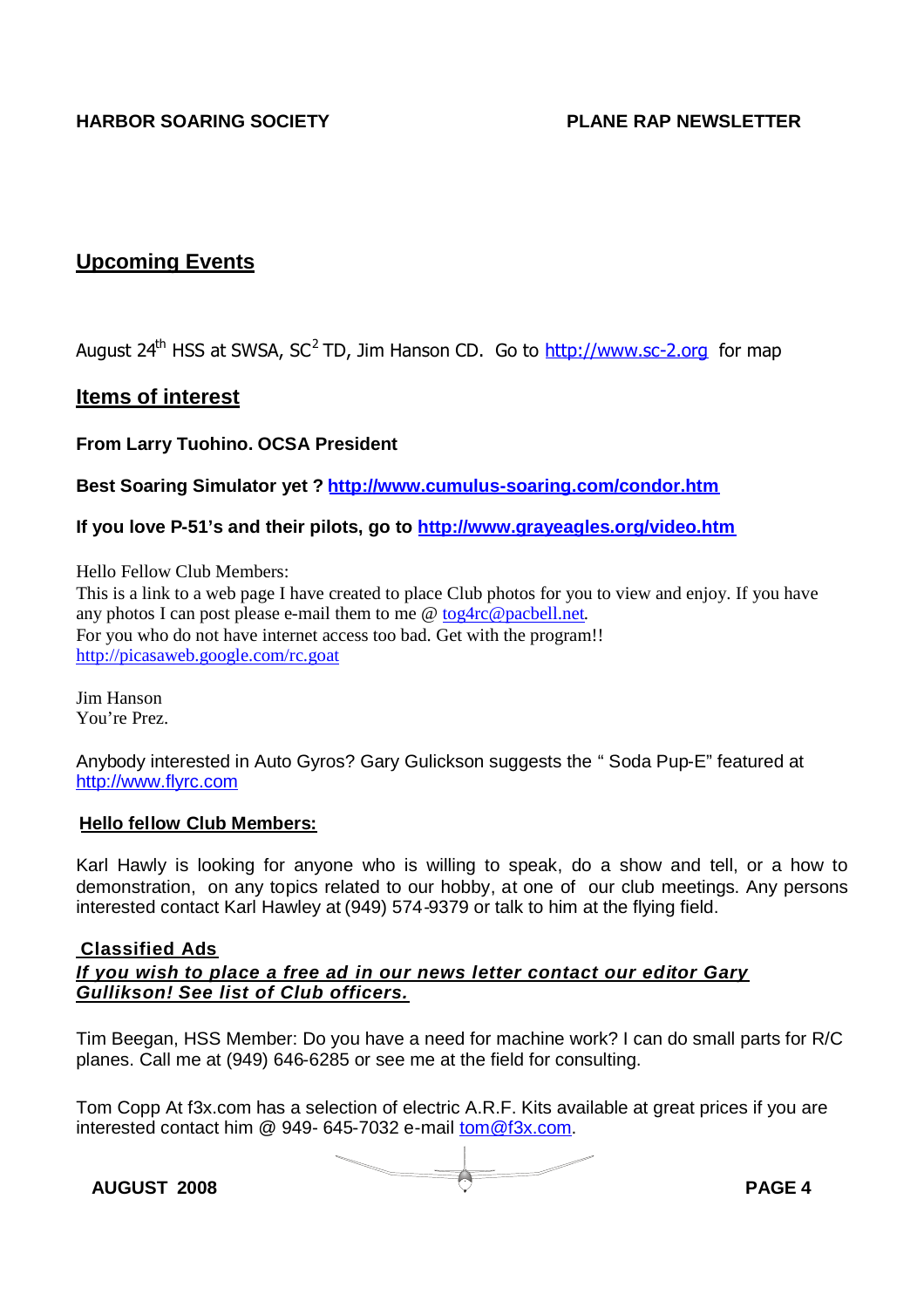Chris Johnson has a Century Swift 16 Helicopter for sale no electronics \$150.00 call (714) 329- 6984.

#### **HSS Sponsors**

The following companies are the proud sponsors of Harbor Soaring Society. They give us special offers. In return, please support them, and mention that you saw them advertised in the HSS Plane Rap newsletter



**AUGUST 2008 PAGE 5**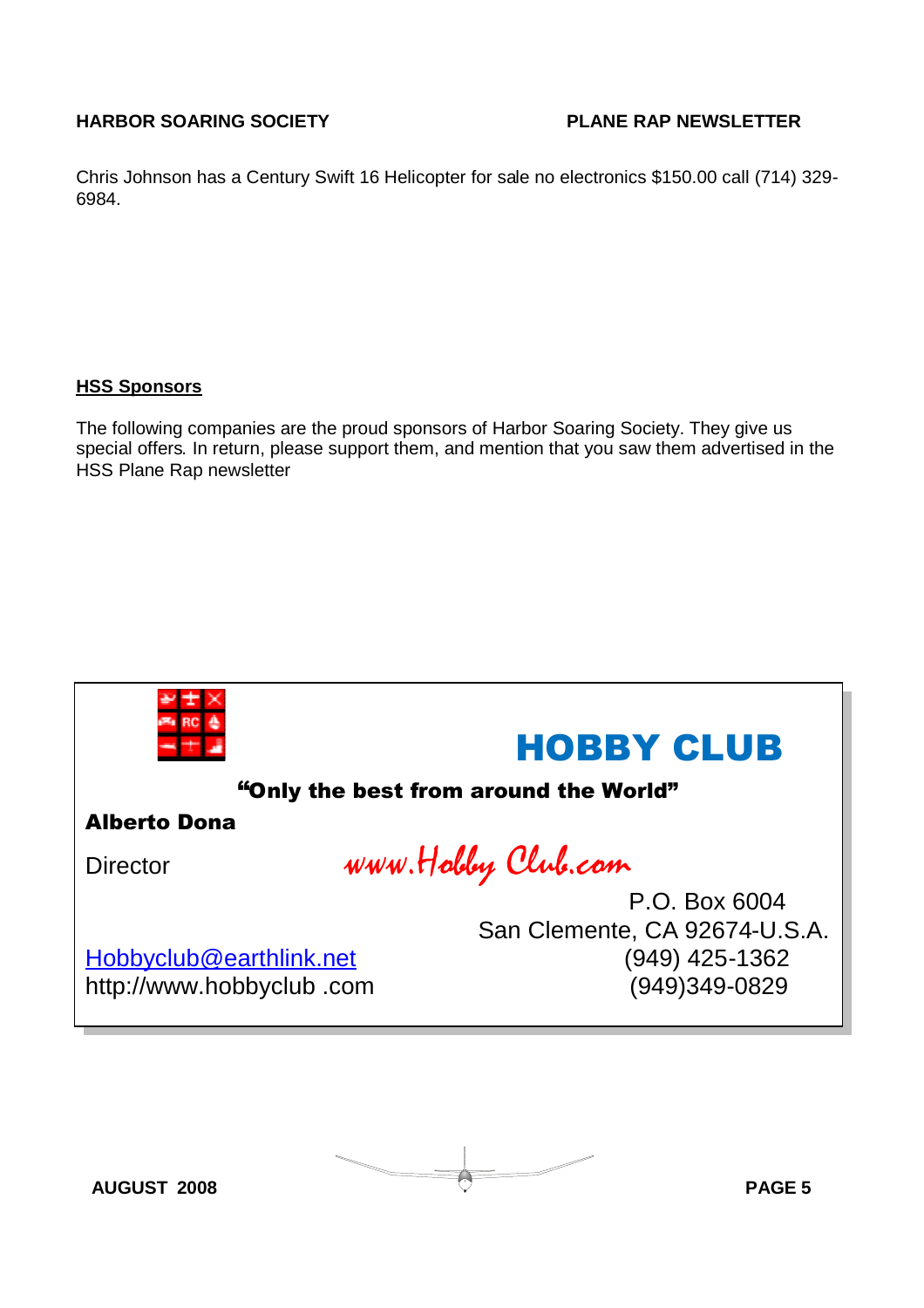



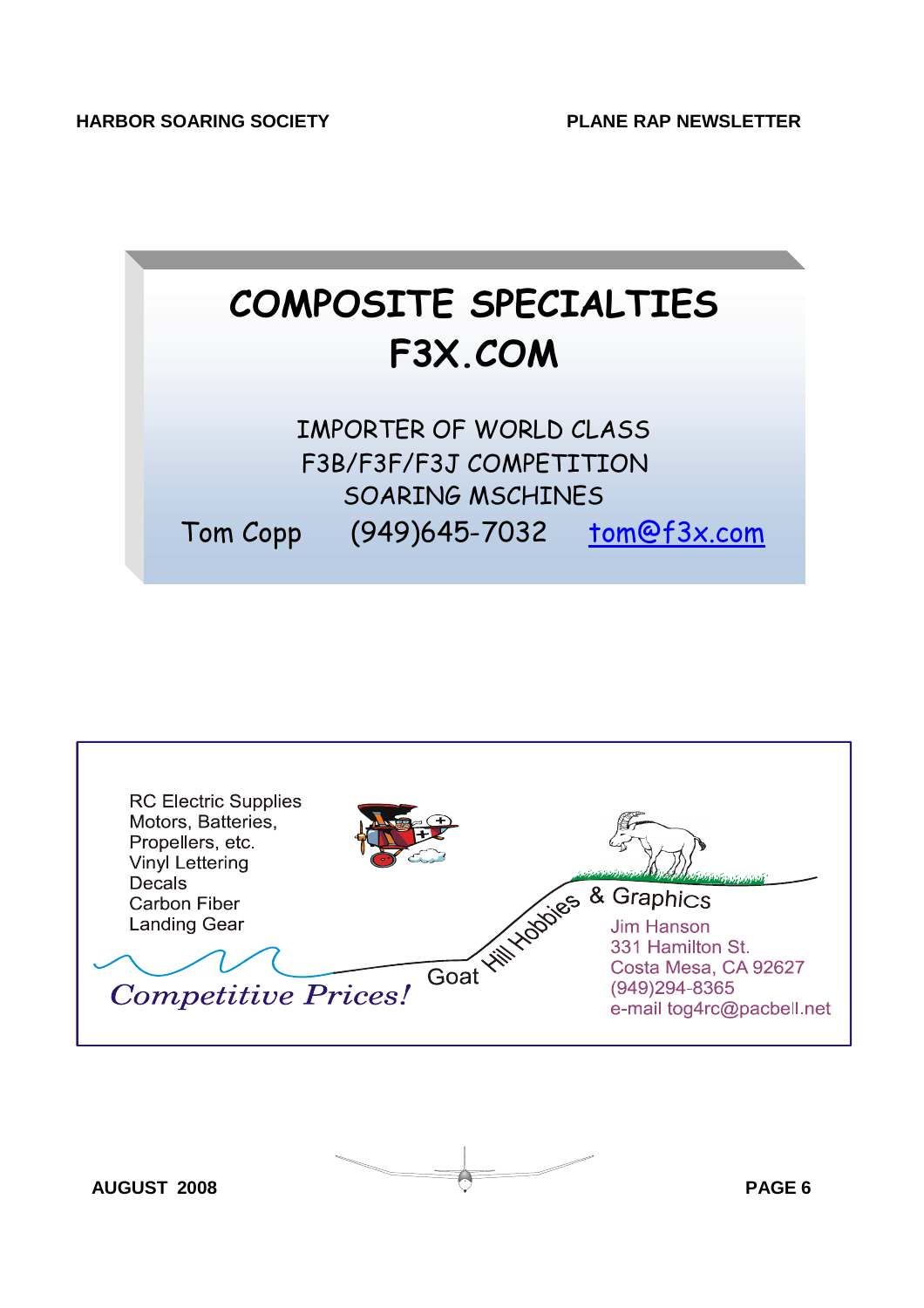

# **ROB'S R/C HOBBIES Sales / Parts / Repair**

## **Radio Control Airplanes, Helicopers, and Cars.**

7441 Garden Grove Blvd. Garden Grove (2 blocks w/o Beach Blvd.) (714) 372-2771

All HSS Club members with proof of club membership i.e. membership card will get a 7&3/4% discount on part and accessories. Also check out our everyday low prices.

**AUGUST 2008 PAGE 7**